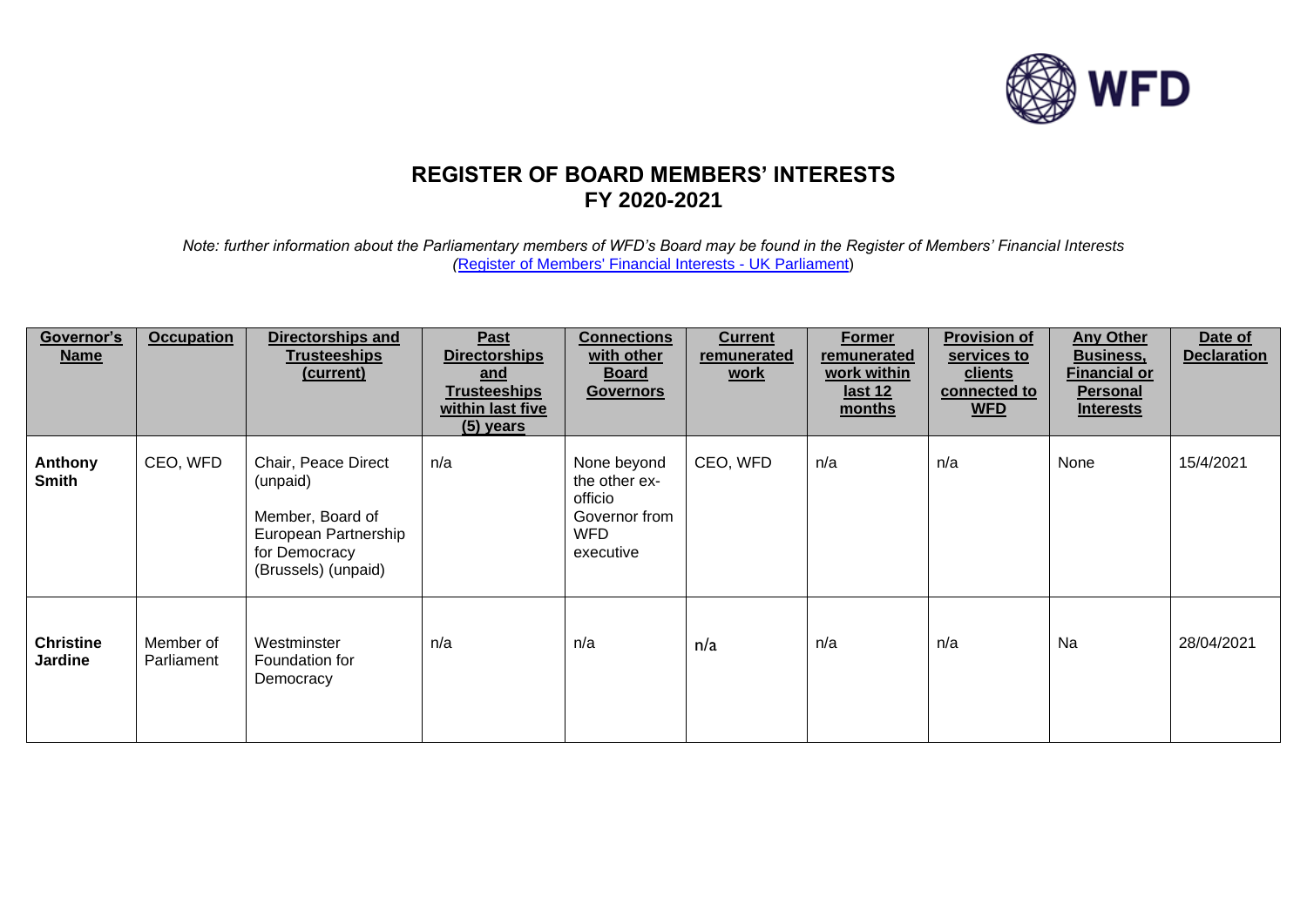| <b>Mark</b><br><b>Babington</b> | Executive<br>Director   | Westminster<br>Foundation for<br>Democracy<br><b>CCRTM Limited</b>                                                                                                            | N/A        | None | Executive<br>Director,<br>Regulatory<br>Standards-<br>Financial<br>reporting<br>Council | N/A        | None | None                                                                                                                                                                             | 20/04/21  |
|---------------------------------|-------------------------|-------------------------------------------------------------------------------------------------------------------------------------------------------------------------------|------------|------|-----------------------------------------------------------------------------------------|------------|------|----------------------------------------------------------------------------------------------------------------------------------------------------------------------------------|-----------|
| <b>Margaret</b><br>Hodge        | Member of<br>Parliament | Chair, Council Royal<br>Holloway, University<br>of London;<br>Parliamentary Chair,<br>Jewish<br>Labour Movement;<br>Chair, Council,<br>Theatre Royal<br><b>Stratford East</b> | As current | None | Parliamentary<br>Role and Chair<br>RHUL.                                                | As current | None | None                                                                                                                                                                             | 27/4/2021 |
| <b>Maria Miller</b>             | Member of<br>Parliament | Westminster<br>Foundation for<br>Democracy<br>Trustee, Belarus Free<br>Theatre<br>(unremunerated)                                                                             | As current | n/a  | n/a                                                                                     | n/a        | n/a  | Patron,<br>Conservative<br><b>Disability</b><br>Group<br>Basingstoke &<br><b>District</b><br><b>Disability</b><br>Forum<br>Basingstoke<br>Ladies Choir<br>Heartburn<br>Cancer UK | 29/4/2021 |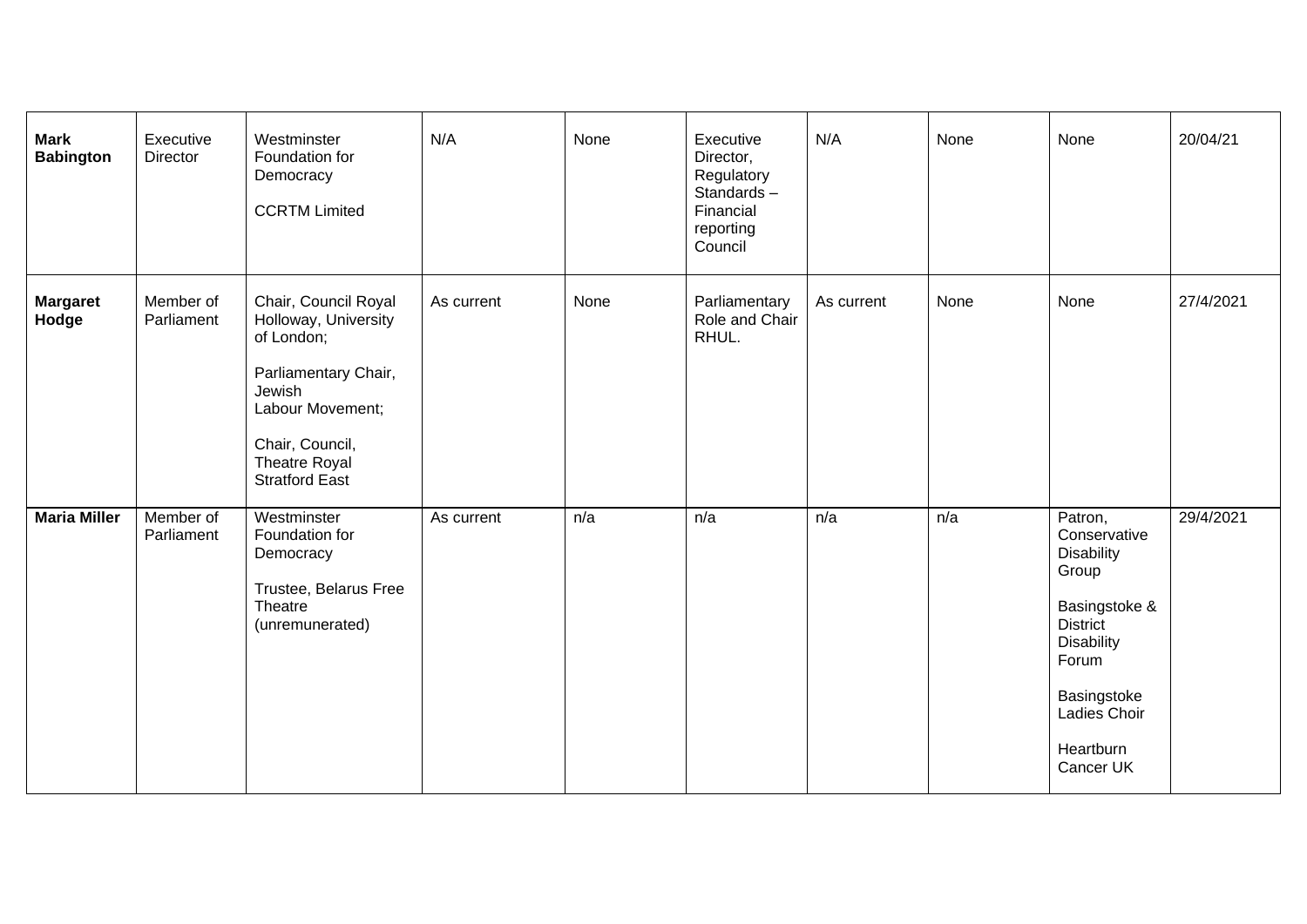|                         |                                                 |                                                                                                                                                                                                                      |      |                                                                                                                                            |                         |      |      | Conservatives<br>in.<br>Communicatio<br>ns       |          |
|-------------------------|-------------------------------------------------|----------------------------------------------------------------------------------------------------------------------------------------------------------------------------------------------------------------------|------|--------------------------------------------------------------------------------------------------------------------------------------------|-------------------------|------|------|--------------------------------------------------|----------|
| <b>Patrick</b><br>Grady | Member of<br>Parliament<br>for Glasgow<br>North | None                                                                                                                                                                                                                 | n/a  | Andrew<br>Rosindell is<br>Chair and I am<br>a Vice-Chair of<br>the APPG on<br>the Chagos<br>Islands (British<br>Indian Ocean<br>Territory) | MP for<br>Glasgow North | n/a  | n/a  | n/a                                              | 16/04/21 |
| Richard<br>Graham       | Member of<br>Parliament                         | n/a                                                                                                                                                                                                                  | n/a  | n/a                                                                                                                                        | n/a                     | n/a  | n/a  | n/a                                              | 16/04/21 |
| Rushanara<br>Ali        | Member of<br>Parliament                         | Chair and Co-founder<br>of UpRising -<br>https://www.uprising.or<br>$g.$ uk $/$<br>Chair and Co-founder<br>of One Million Mentors<br>https://www.onemillion<br>mentors.org.uk/<br><b>Trustee of Sisters</b><br>Trust | None | None                                                                                                                                       | Member of<br>Parliament | None | None | Three<br>residential<br>properties in<br>London. | 21/04/21 |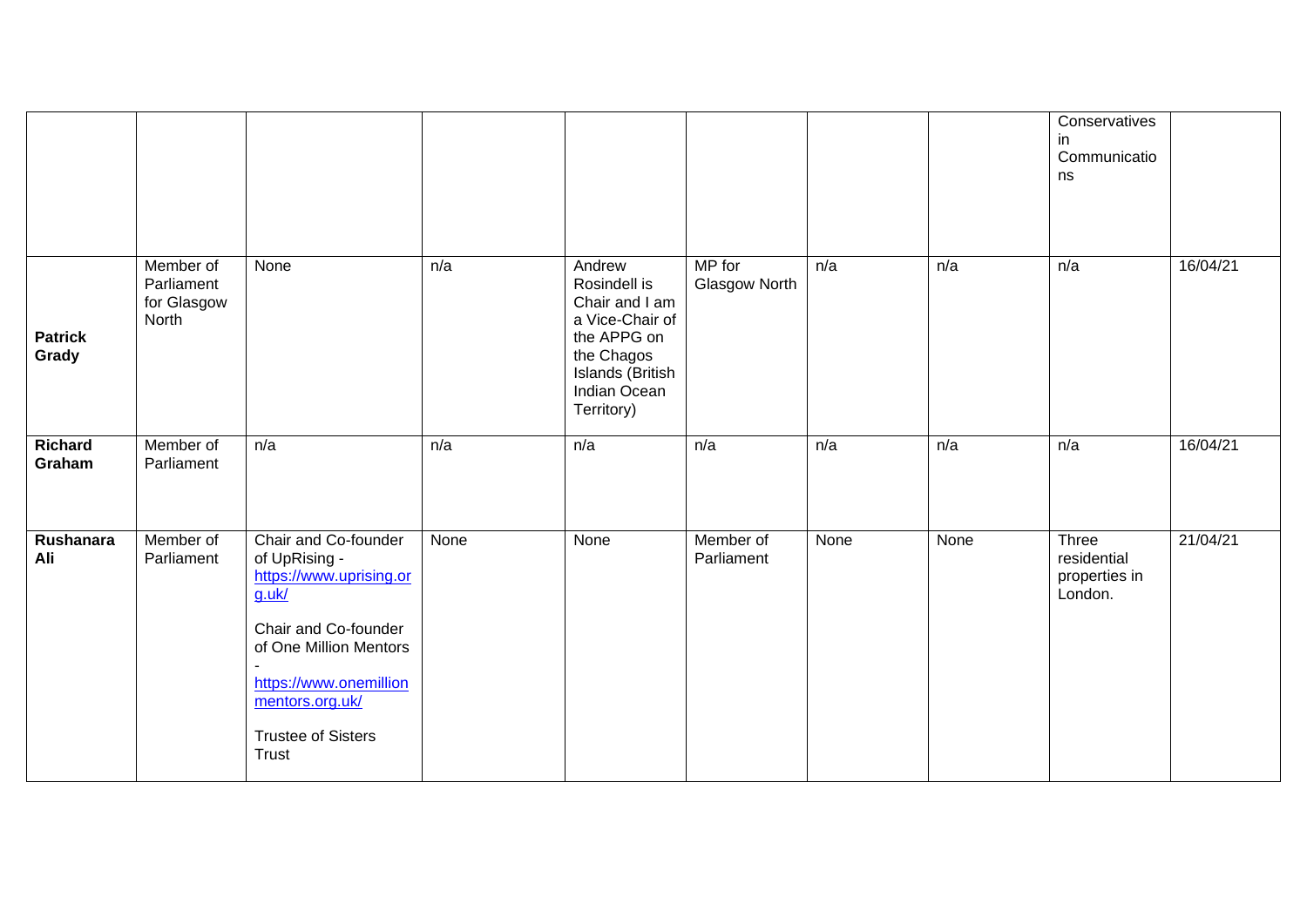| <b>Sue Inglish</b> | Journalist | Sky News Board<br><b>Disasters Emergency</b><br>Committee<br><b>Hansard Society</b><br>Reach South Multi<br><b>Academy Trust</b>                                                                                                                                                                                                                                            | International<br><b>News Safety</b><br>Institute                                      | none | <b>Sky News</b><br><b>Board</b>                                                                                                                                                                                                                      | none | none | none | 23/0421  |
|--------------------|------------|-----------------------------------------------------------------------------------------------------------------------------------------------------------------------------------------------------------------------------------------------------------------------------------------------------------------------------------------------------------------------------|---------------------------------------------------------------------------------------|------|------------------------------------------------------------------------------------------------------------------------------------------------------------------------------------------------------------------------------------------------------|------|------|------|----------|
| Simon<br>Walker    | Director   | <b>Non-financial</b><br><i>interests</i><br>Member of<br>Entrepreneurs<br>Advisory Group,<br><b>Phoenix Equity</b><br>Partners<br>Trustee, Queen<br>Elizabeth Diamond<br>Jubilee Trust<br>Ambassador, Money<br><b>Advisory Trust</b><br>Governor, the Hillary<br>Institute<br>Governor,<br>Westminster<br>Foundation for<br>Democracy<br>Association member,<br><b>BUPA</b> | Department of<br>International<br>Trade, Lead Non<br><b>Executive Board</b><br>Member | nil  | Non-Executive<br>Adviser,<br>Greenbook<br>Communicatio<br>ns<br>Communicor<br><b>Strategy Ltd</b><br>Adviser,<br>Huntsworth plc<br>(Non-<br>executive<br>chair,<br>Constellation<br>Group)<br>Chair-<br>Designate,<br>Trade<br>Remedies<br>Authority | nil  | nil  | nil  | 25/04/21 |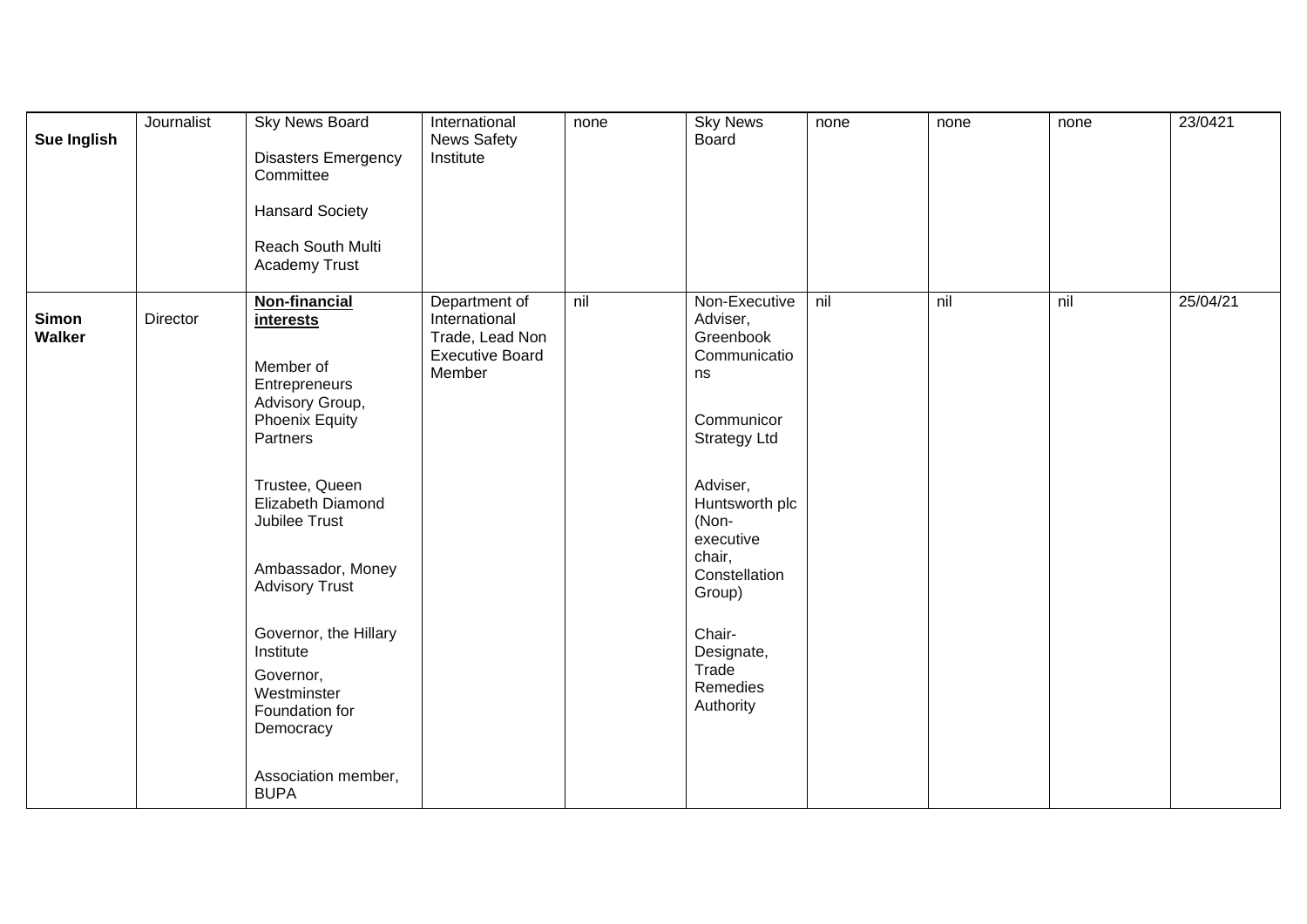|                                |                                                            | Council member,<br>European Policy<br>Forum<br><b>Miscellaneous</b><br>Adviser, DLA Piper<br>Advisory Boards,<br><b>Future Boards</b><br>(Norway)<br>Malaysian Association<br>of Corporate Directors |                        |      |                                                           |                        |      |      |          |
|--------------------------------|------------------------------------------------------------|------------------------------------------------------------------------------------------------------------------------------------------------------------------------------------------------------|------------------------|------|-----------------------------------------------------------|------------------------|------|------|----------|
| <b>Thomas</b><br><b>Hughes</b> | Director,<br>Oversight<br>Board,<br>Facebook/<br>Instagram | Director, Oversight<br>Board (LLC US &<br>UK PLC), Facebook/<br>Instagram                                                                                                                            | <b>ARTICLE 19</b>      | None | Director,<br>Oversight<br>Board, Facebo<br>ok / Instagram | None                   | None | None | 16/04/21 |
| Joyti<br><b>Mackintosh</b>     | <b>WFD</b><br>Finance<br>Director                          | -WFD Executive<br>Director<br>-Family Psychological<br>Mutual (FPM) Non<br>executive director                                                                                                        | See previous<br>column | None | As per third<br>column                                    | As per third<br>column | None | None | 19/04/21 |